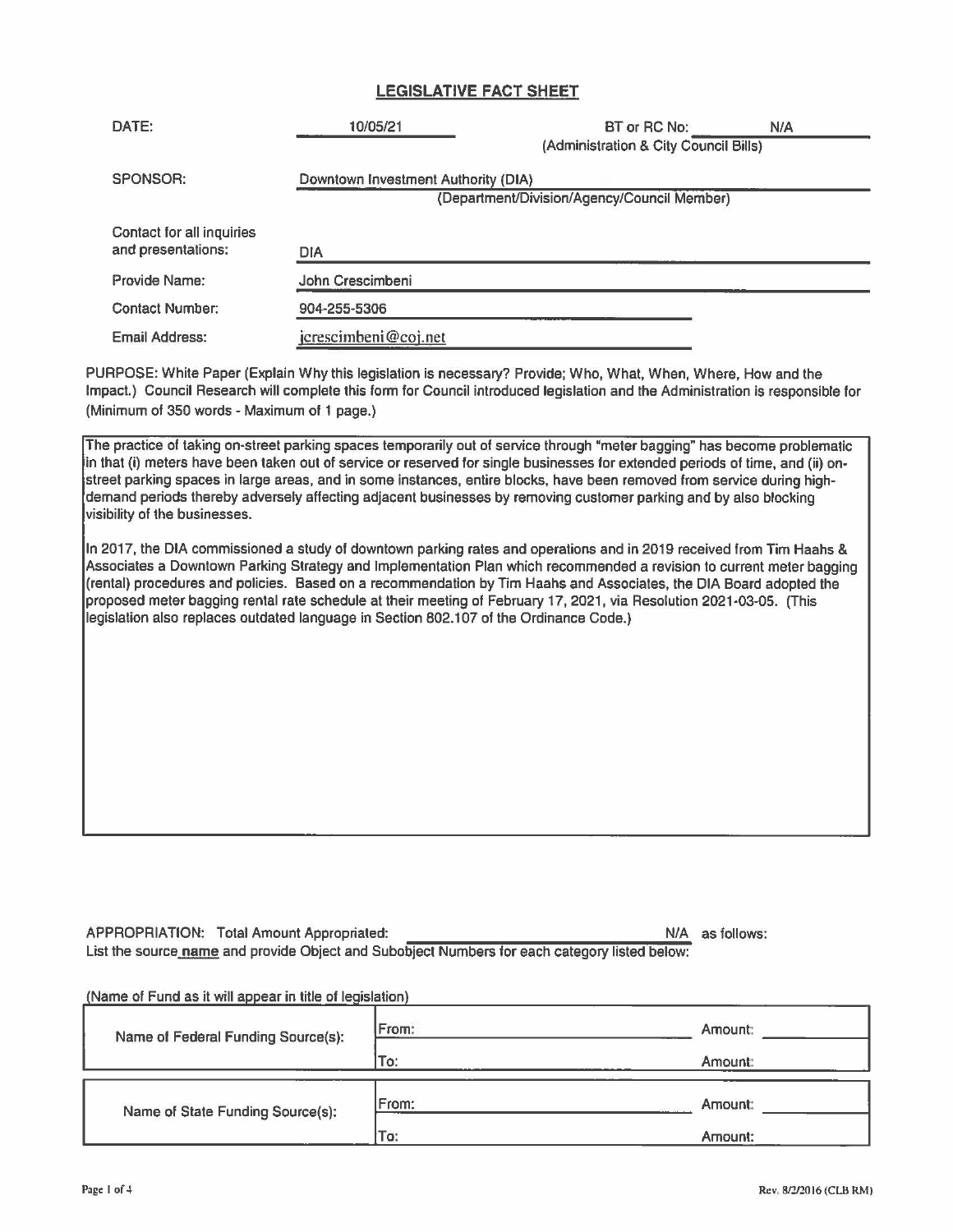| Name of City of Jacksonville Funding<br>Source(s): | From: | Amount: |
|----------------------------------------------------|-------|---------|
|                                                    | To:   | Amount: |
| Name of In-Kind Contribution(s):                   | From: | Amount: |
|                                                    | To:   | Amount: |
| Name & Number of Bond Account(s):                  | From: | Amount: |
|                                                    | To:   | Amount: |

PLAIN LANGUAGE OF APPROPRIATION/ FINANCIAL IMPACT/ OTHER:

Explain: Where are the funds coming from, going to, how will the funds be used? Does the funding require a match? Is the funding for a specific time frame? Will there be an ongoing maintenance? ... and staffing obligation? Per Chapters 122 & 106 regarding funding of anticipated post-construction operation costs.

(Minimum of 350 words • Maximum of 1 page.) **N/A** 

ACTION ITEMS: Purpose/ Check List. If "Yes" please provide detail by attaching justification, and code provisions for each.

| <b>ACTION ITEMS:</b><br>Yes<br>Emergency? | No<br>X                   | Justification of Emergency: If yes, explanation must include detailed<br>nature of emergency.               |
|-------------------------------------------|---------------------------|-------------------------------------------------------------------------------------------------------------|
| <b>Federal or State Mandate?</b>          | $\boldsymbol{\mathsf{X}}$ | Explanation: If yes, explanation must include detailed nature of<br>mandate including Statute or Provision. |
| Fiscal Year Carryover?                    | X                         | Note: If yes, note must include explanation of all-year subfund<br>carryover language.                      |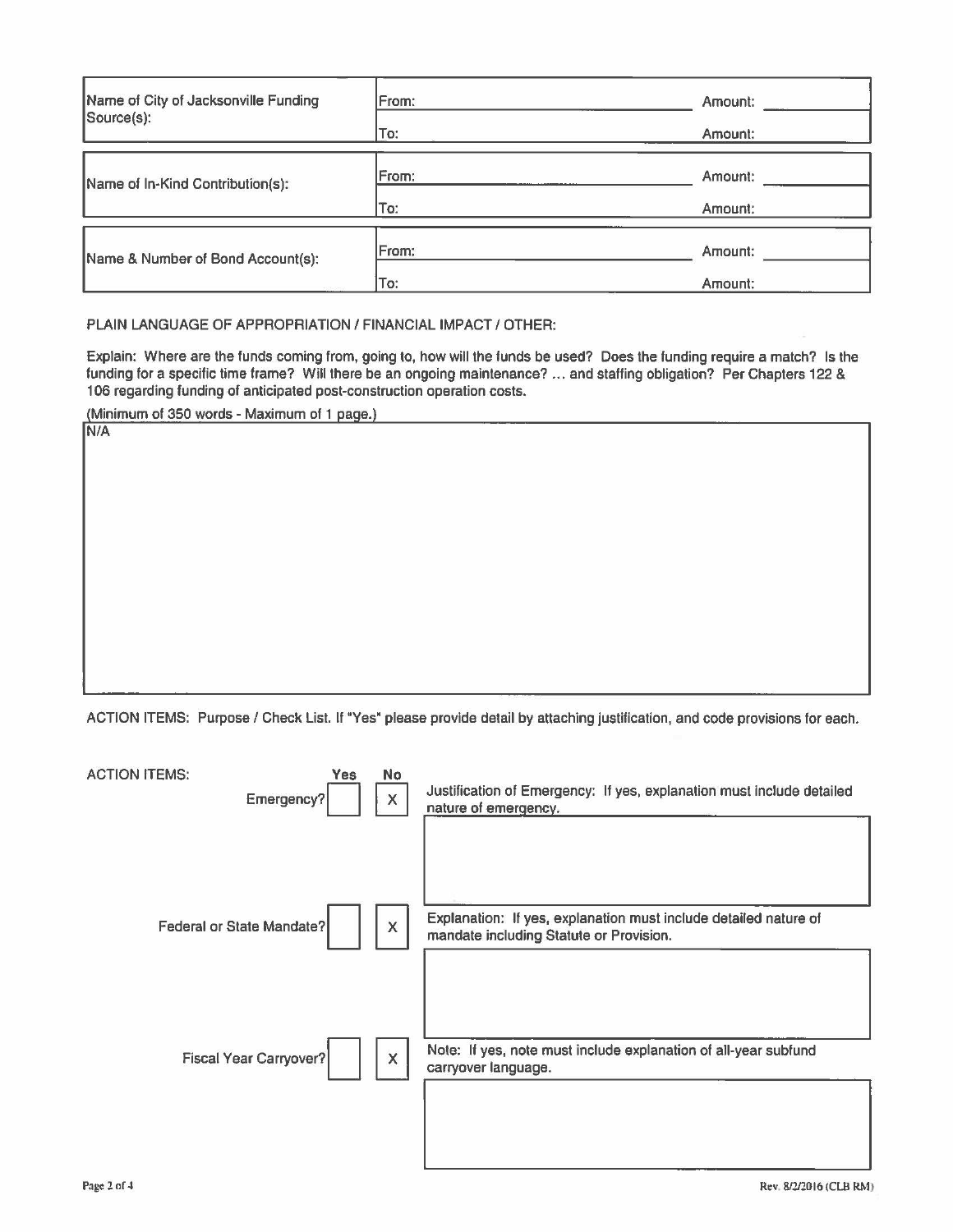

ACTION ITEMS CONTINUED: Purpose/ Check List. If "Yes" please provide detail by attaching justification, and code provisions for each.